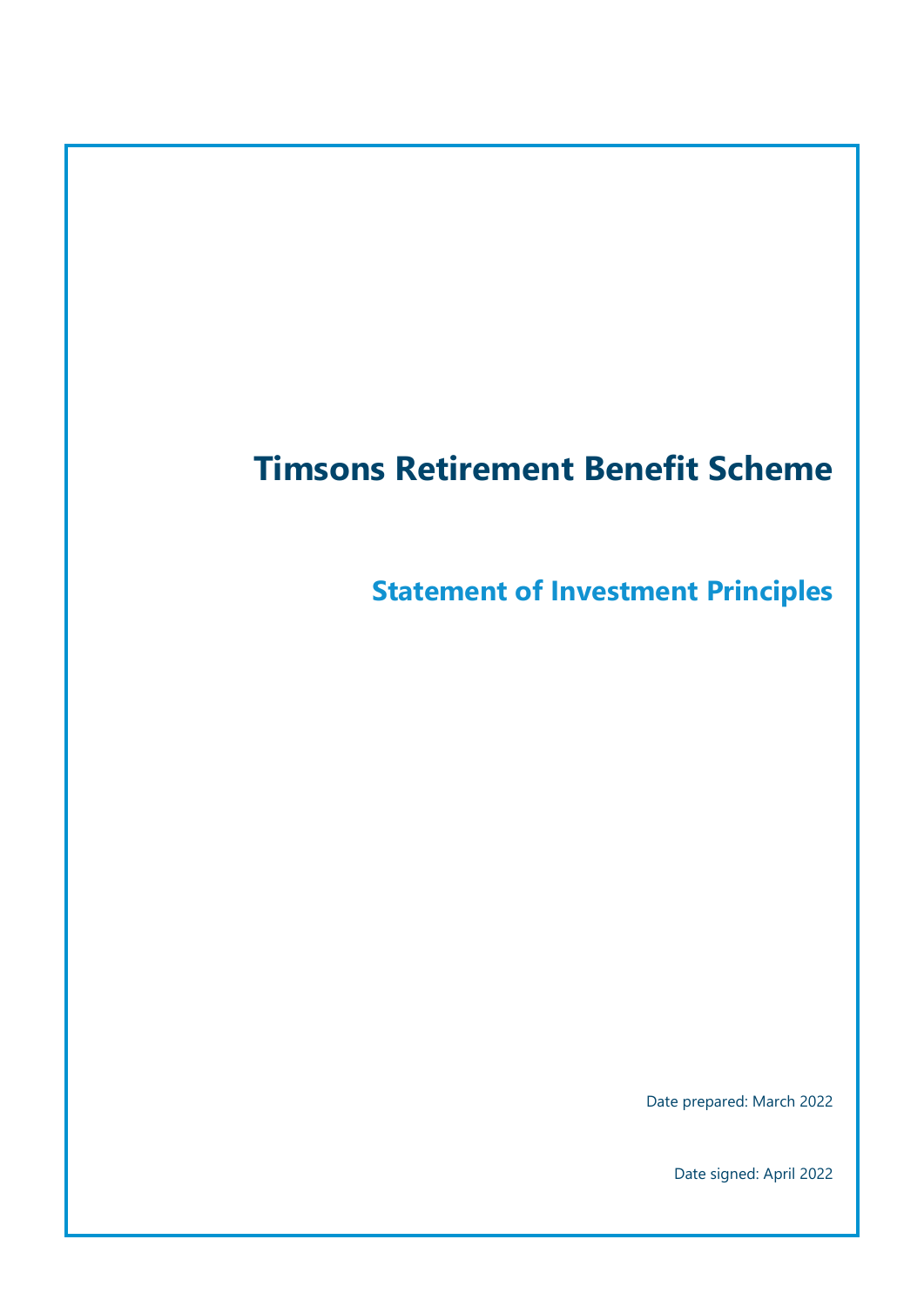# **Contents**

| $\mathbf{1}$ . |                                                                                                                 |  |  |  |
|----------------|-----------------------------------------------------------------------------------------------------------------|--|--|--|
| 2.             |                                                                                                                 |  |  |  |
| $\mathbf{3}$ . |                                                                                                                 |  |  |  |
| 4.             |                                                                                                                 |  |  |  |
| 5.             |                                                                                                                 |  |  |  |
| 6.             |                                                                                                                 |  |  |  |
| 7.             |                                                                                                                 |  |  |  |
| 8.             |                                                                                                                 |  |  |  |
| 9.             | Financially material considerations, non-financial matters, the exercise of voting rights and engagement        |  |  |  |
| 10.            |                                                                                                                 |  |  |  |
| 11.            |                                                                                                                 |  |  |  |
| 12.            |                                                                                                                 |  |  |  |
|                | Appendix 1 Note on investment policy of the Scheme as at March 2022 in relation to the current Statement        |  |  |  |
|                | <b>Appendix 2</b> Financially material considerations, non-financial matters, the exercise of voting rights and |  |  |  |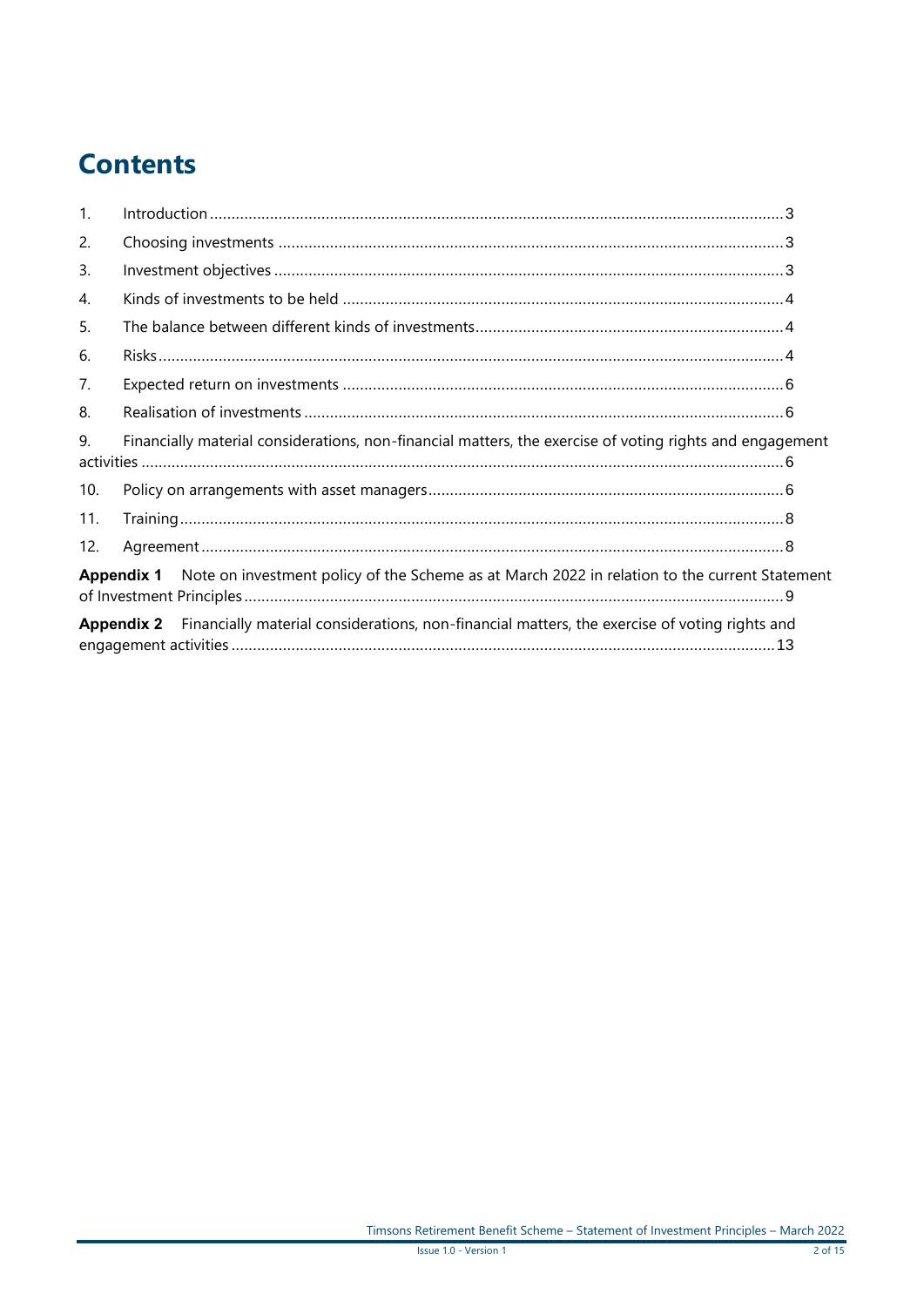### <span id="page-2-0"></span>**1. Introduction**

- 1.1. This is the Statement of Investment Principles prepared by the Trustees of the Timsons Retirement Benefit Scheme (the Scheme). This statement sets down the principles which govern the decisions about investments that enable the Scheme to meet the requirements of:
	- the Pensions Act 1995, as amended by the Pensions Act 2004; and
	- the Occupational Pension Schemes (Investment) Regulations 2005 as amended by the Occupational Pension Schemes (Investment) (Amendment) Regulations 2010; and
	- the Pension Protection Fund (Pensionable Service) and Occupational Pension Schemes (Investment and Disclosure) (Amendment) Regulations 2018; and
	- the Occupational Pension Schemes (Investment and Disclosure) (Amendment) Regulations 2019.
- 1.2. In preparing this statement the Trustees have consulted E.A.T. (Holdings) Limited, the Principal Employer, and obtained advice from Barnett Waddingham LLP, the Trustees' investment consultants. Barnett Waddingham is authorised and regulated by the Financial Conduct Authority.
- 1.3. This statement has been prepared with regard to the 2001 Myners review of institutional investment (including subsequent updates), and Scheme Funding legislation.
- 1.4. The Trustees will review this statement at least every three years or if there is a significant change in any of the areas covered by the statement.
- 1.5. The investment powers of the Trustees are set out in Clause 50 of the Definitive Trust Deed & Rules, dated 21 October 2015. This statement is consistent with those powers.

#### <span id="page-2-1"></span>**2. Choosing investments**

- 2.1. The Trustees' policy is to set the overall investment target and then monitor the performance of their managers against that target. In doing so, the Trustees consider the advice of their professional advisers, who they consider to be suitably qualified and experienced for this role.
- 2.2. The day-to-day management of the Scheme's assets is delegated to one or more investment managers. The Scheme's investment managers are detailed in Appendix 1 to this Statement. The investment managers are authorised and regulated by the Financial Conduct Authority, and are responsible for stock selection and the exercise of voting rights.
- 2.3. The Trustees review the appropriateness of the Scheme's investment strategy on an ongoing basis. This review includes consideration of the continued competence of the investment managers with respect to performance within any guidelines set. The Trustees will also consult the Principal Employer before amending the investment strategy.

#### <span id="page-2-2"></span>**3. Investment objectives**

- 3.1. The Trustees have discussed key investment objectives in light of an analysis of the Scheme's liability profile as well as the constraints the Trustees' face in achieving these objectives. As a result, the Trustees' main investment objectives are:
	- to ensure that the Scheme can meet the members' entitlements under the Trust Deed and Rules as they fall due;
	- to achieve a long-term positive real return;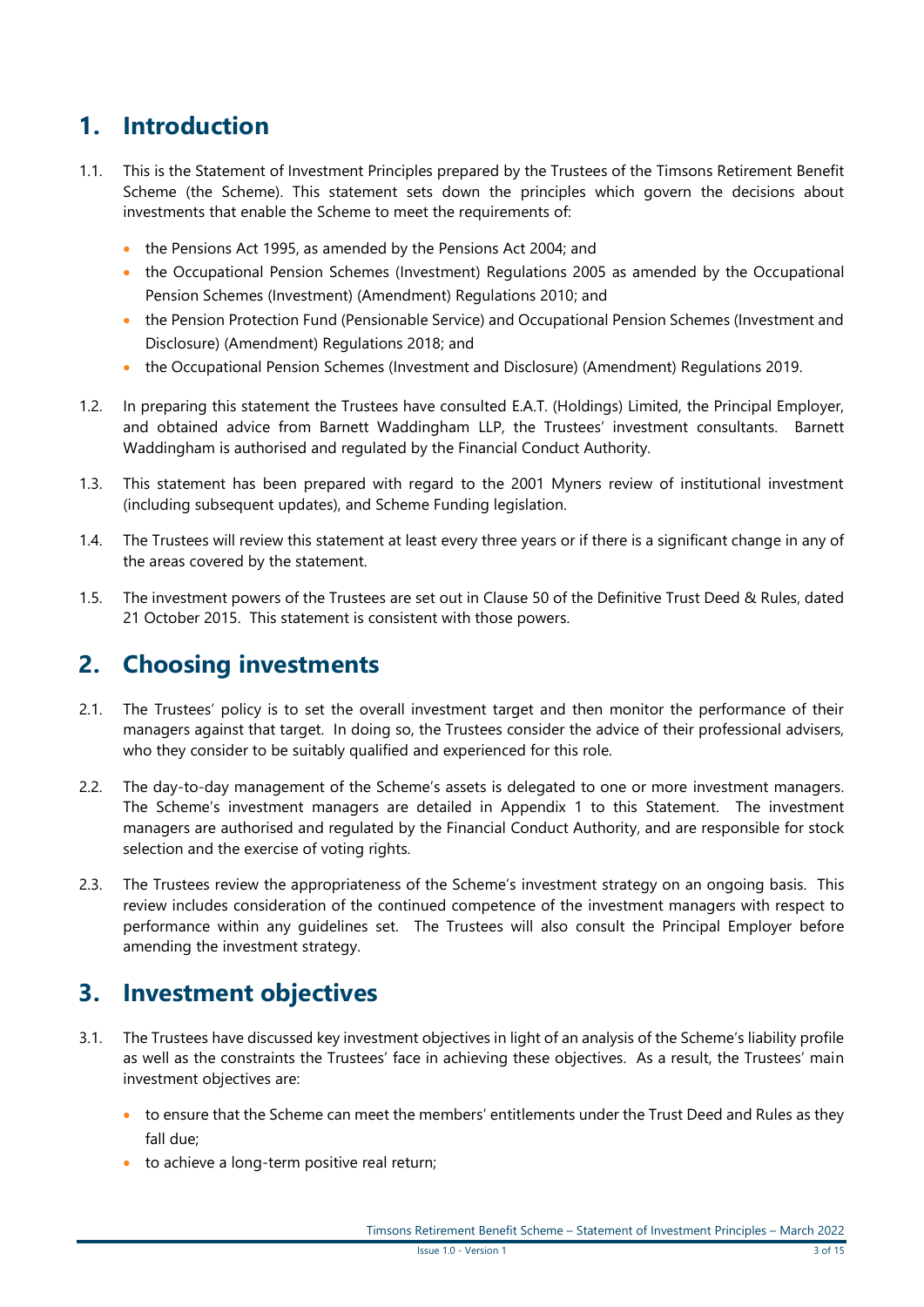- to pay due regard to the employers' interests on the size and incidence of employer contribution payments;
- to manage the expected volatility of the returns achieved in order to control the level of volatility in the Scheme's required contribution levels:
- to invest in assets of appropriate liquidity which will generate income and capital growth to meet, together with new contributions from members and the participating employers, the cost of current and future benefits which the Scheme provides;
- $\bullet$  to reduce the risk of the assets failing to meet the liabilities over the long term;
- to minimise the long-term costs of the Scheme by maximising the return on the assets whilst having regard to the above objectives.
- 3.2. The Trustees are aware of the relationship that exists between the particular investment portfolio that is held and the level of funding of the Scheme's liabilities. The Trustees have obtained exposure to investments that they expect will meet the Scheme's objectives as best as possible.

#### <span id="page-3-0"></span>**4. Kinds of investments to be held**

- 4.1. The Scheme is permitted to invest in a wide range of assets including equities, bonds, cash, property, DGF and alternatives.
- 4.2. The Trustees monitor from time-to-time any employer-related investment content of their portfolio as a whole and will take steps to alter this should they discover this to be more than 5% of the portfolio. Typically this check is carried out annually by the Scheme's auditors.

#### <span id="page-3-1"></span>**5. The balance between different kinds of investments**

- 5.1. The Scheme invests in assets that are expected to achieve the Scheme's objectives. The allocation between different asset classes is contained within Appendix 1 to this Statement.
- 5.2. The Trustees consider the merits of both active and passive management for the various elements of the portfolio and may select different approaches for different asset classes. The current arrangements are set out in Appendix 1 to this Statement.
- 5.3. From time to time the Scheme may hold cash and therefore deviate from its strategic or tactical asset allocation in order to accommodate any short-term cashflow requirements or any other unexpected items.
- 5.4. The Trustees are aware that the appropriate balance between different kinds of investments will vary over time and therefore the Scheme's asset allocation will be expected to change as the Scheme's liability profile matures.

#### <span id="page-3-2"></span>**6. Risks**

6.1. The Trustees have considered the following risks for the Scheme with regard to its investment policy and the Scheme's liabilities, and considered ways of managing/monitoring these risks: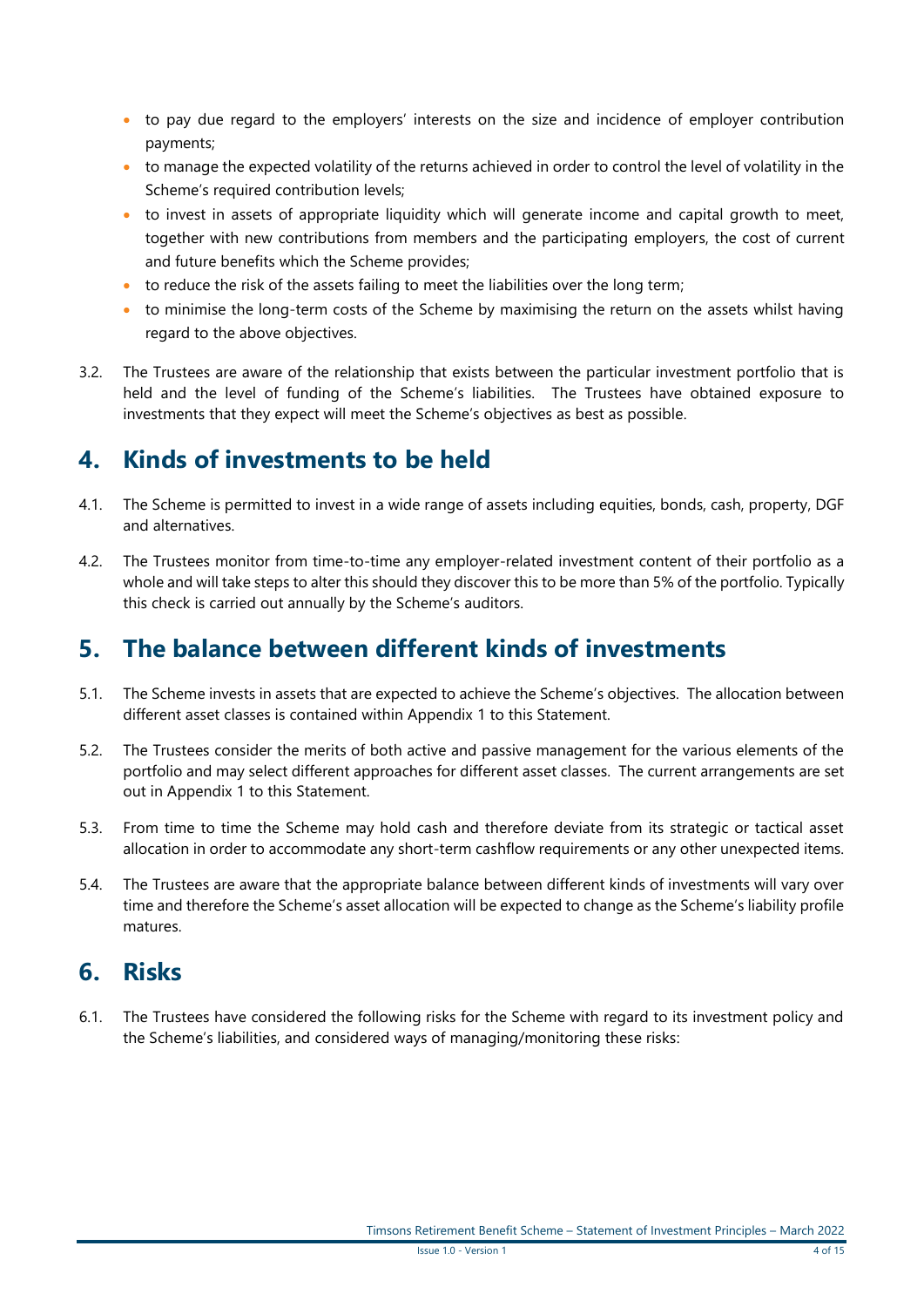| <b>Risk versus the</b><br><b>liabilities</b> | The Trustees will monitor and review the investment strategy with respect to the<br>liabilities in conjunction with each actuarial valuation. The investment strategy will<br>be set with consideration to the appropriate level of risk required for the funding<br>strategy as set out in the Scheme's Statement of Funding Principles.                                            |
|----------------------------------------------|--------------------------------------------------------------------------------------------------------------------------------------------------------------------------------------------------------------------------------------------------------------------------------------------------------------------------------------------------------------------------------------|
| <b>Covenant risk</b>                         | The creditworthiness of the employers and the size of the pension liability relative<br>to the employer's earnings are monitored on a regular basis. The appropriate level<br>of investment risk is considered with reference to the strength of the employer<br>covenant.                                                                                                           |
| <b>Solvency and</b><br>mismatching           | This risk is addressed through the asset allocation strategy and ongoing triennial<br>actuarial valuations. The Trustees are aware that the asset allocation required to<br>minimise the volatility of the solvency position may be different from that which<br>would minimise the volatility on the Scheme's funding basis.                                                        |
| <b>Asset</b><br>allocation risk              | The asset allocation is detailed in the Appendix to this Statement and is monitored<br>on a regular basis by the Trustees.                                                                                                                                                                                                                                                           |
| <b>Investment</b><br>manager risk            | The Trustees monitor the performance of each of the Scheme's investment<br>managers on a regular basis in addition to having meetings with each manager from<br>time to time as necessary, usually on an annual basis. The Trustees have a written<br>agreement with each investment manager, which contains a number of restrictions<br>on how each investment manager may operate. |
| <b>Governance</b><br>risk                    | Each investment manager is expected to undertake good stewardship and positive<br>engagement in relation to the assets held. The Trustees monitor these and will<br>report on the managers' practices in their annual Implementation Statement.                                                                                                                                      |
| <b>ESG/Climate</b><br>risk                   | The Trustees have considered long-term financial risks to the Scheme and ESG<br>factors as well as climate risk are potentially financially material and will continue to<br>develop their policy to consider these, alongside other factors, when selecting or<br>reviewing the Scheme's investments in order to avoid unexpected losses.                                           |
| <b>Concentration</b><br>risk                 | Each investment manager is expected to manage broadly diversified portfolios and<br>to spread assets across a number of individual shares and securities.                                                                                                                                                                                                                            |
| <b>Liquidity risk</b>                        | The Scheme invests in assets such that there is a sufficient allocation to liquid<br>investments that can be converted into cash at short notice given the Scheme's<br>cashflow requirements. The Scheme's administrators assess the level of cash held<br>in order to limit the impact of the cashflow requirements on the investment policy.                                       |
| <b>Currency risk</b>                         | The Scheme's liabilities are denominated in sterling. The Scheme may gain exposure<br>to overseas currencies by investing in assets that are denominated in a foreign<br>currency or via currency management. Currency hedging may be employed to<br>manage the impact of exchange rate fluctuations.                                                                                |
| <b>Loss of</b><br>investment                 | The risk of loss of investment by each investment manager and custodian is assessed<br>by the Trustees. This includes losses beyond those caused by market movements<br>(e.g. default risk, operational errors or fraud).                                                                                                                                                            |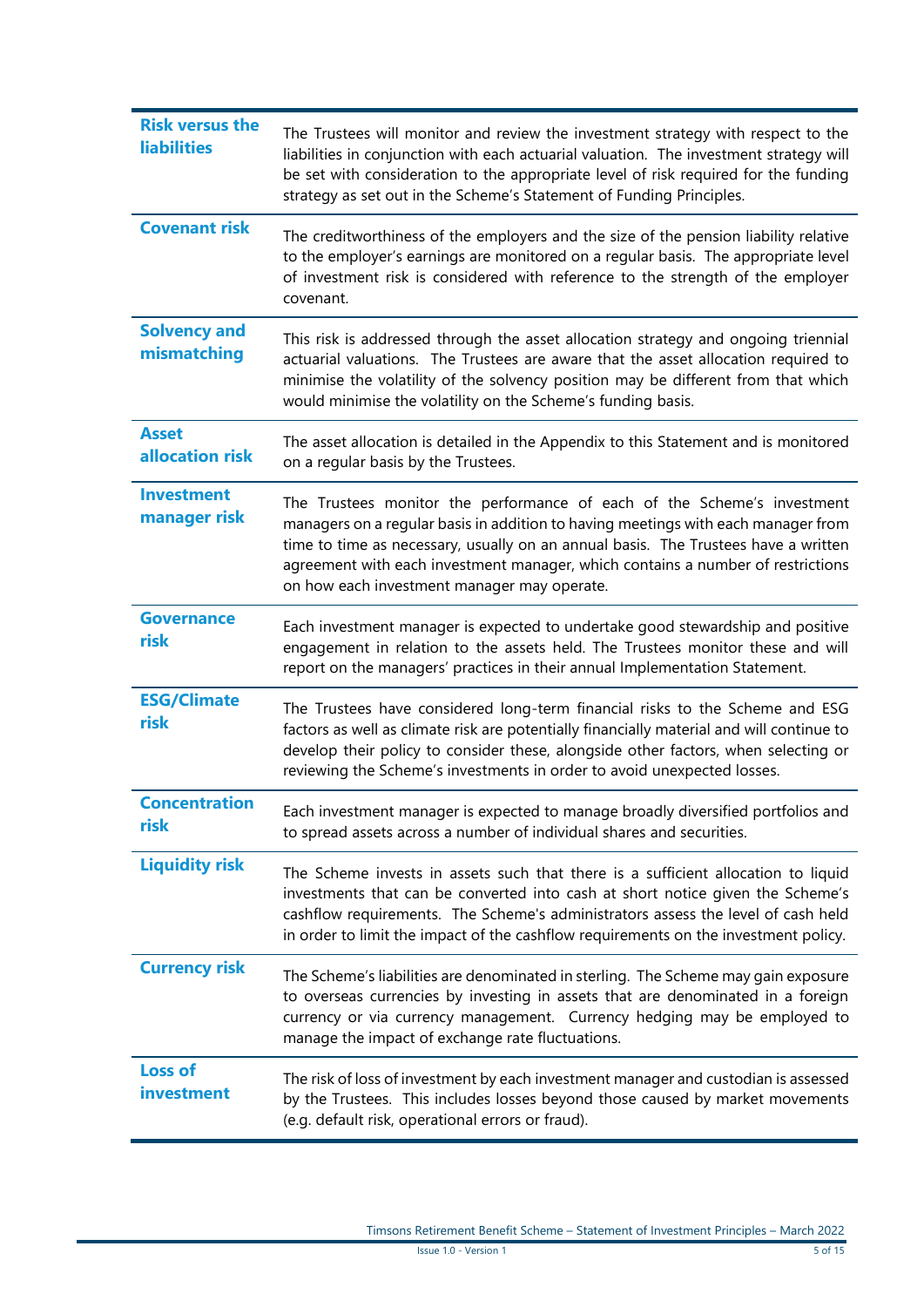### <span id="page-5-0"></span>**7. Expected return on investments**

- 7.1. The Trustees have regard to the relative investment return and risk that each asset class is expected to provide. The Trustees are advised by their professional advisors on these matters, who they deem to be appropriately qualified experts. However, the day-to-day selection of investments is delegated to the investment managers.
- 7.2. The Trustees recognise the need to distinguish between nominal and real returns and to make appropriate allowance for inflation when making decisions and comparisons.
- 7.3. In considering the expected return from investments, the Trustees recognise that different asset classes have different long-term expected returns and expected volatilities relative to the liabilities.
- 7.4. Having established the investment strategy, the Trustees monitor the performance of each investment manager against an agreed benchmark as frequently as appropriate according to market conditions and the Scheme's funding position. The Trustees meet the Scheme's investment managers as frequently as is appropriate, normally on an annual basis, in order to review performance.

#### <span id="page-5-1"></span>**8. Realisation of investments**

- 8.1. The Trustees have delegated the responsibility for buying and selling investments to the investment managers.
- 8.2. Ultimately, the investments will all have to be sold when the Scheme's life comes to an end. In this situation, the Trustees are aware of the fact that the realisable value of some investments, were there to be a forced sale, might be lower than the market value shown in the Scheme accounts.

### <span id="page-5-2"></span>**9. Financially material considerations, non-financial matters, the exercise of voting rights and engagement activities**

9.1. The Trustees have set policies in relation to these matters. These policies are set out in Appendix 2.

#### <span id="page-5-3"></span>**10. Policy on arrangements with asset managers**

#### **Incentivising alignment with the Trustees' investment policies**

- 10.1. Prior to appointing an investment manager, the Trustees discuss the investment manager's approach to the management of ESG and climate related risks with the Scheme's investment consultant, and how their policies are aligned with the Trustees' own investment beliefs.
- 10.2. When appointing an investment manager, in addition to considering the investment manager's investment philosophy, process and policies to establish how the manager intends to make the required investment returns, the Trustees also consider how ESG and climate risk are integrated into these. If the Trustees deem any aspect of these policies to be out of line with their own investment objectives for the part of the portfolio being considered, they will consider using another manager for the mandate.
- 10.3. The Trustees carry out a strategy review at least every three years where they assess the continuing relevance of the strategy in the context of the Scheme's membership and their aims, beliefs and constraints. The Trustees monitor the investment managers' approach to ESG and climate related risks on an annual basis.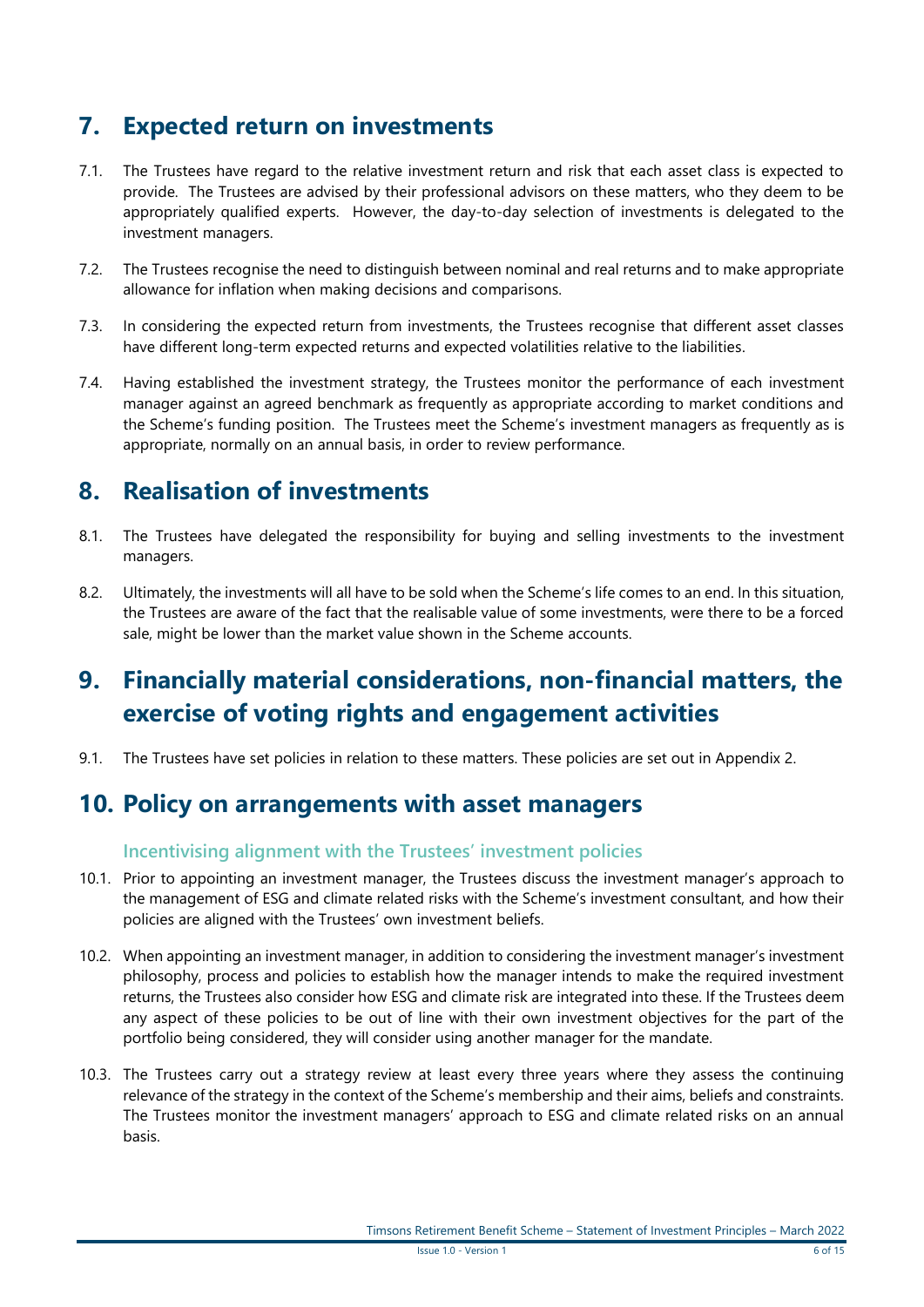- 10.4. In the event that an investment manager ceases to meet the Trustees' desired aims, including the management of ESG and climate related risks, using the approach expected of them, their appointment will be terminated. The investment managers have been informed of this by the Trustees.
- 10.5. Investment manager ESG policies are reviewed in the context of best industry practice and feedback will be provided to the investment manager.

**Incentivising assessments based on medium to long term, financial and non-financial considerations**

- 10.6. The Trustees are mindful that the impact of ESG and climate change has a long-term nature. However, the Trustees recognise that the potential for change in value as a result of ESG and climate risk may occur over a much shorter term than climate change itself. The Trustees acknowledge this in their investment management arrangements.
- 10.7. When considering the management of objectives for an investment manager (including ESG and climate risk objectives), and then assessing their effectiveness and performance, the Trustees assess these over a rolling timeframe. The Trustees believe the use of rolling timeframes, typically 3 to 5 years, is consistent with ensuring the investment manager makes decisions based on an appropriate time horizon. Where a fund may have an absolute return or shorter term target, this is generally supplementary to a longer term performance target. In the case of assets that are actively managed, the Trustees expect this longer term performance target to be sufficient to ensure an appropriate alignment of interests.
- 10.8. The Trustees expect investment managers to be voting and engaging on behalf of the Scheme's holdings and the Scheme monitors this activity within the Implementation Statement in the Scheme's Annual Report and Accounts. The Trustees do not expect ESG considerations to be disregarded by the investment managers in an effort to achieve any short term targets.

#### **Method and time horizon for assessing performance**

- 10.9. The Trustees monitor the performance of their investment managers over medium to long term periods that are consistent with the Trustees' investment aims, beliefs and constraints.
- 10.10. The Scheme invests predominantly in pooled funds. The investment manager is remunerated by the Trustees based on the assets they manage on behalf of the Trustees. As the funds grow, due to successful investment by the investment manager, they receive more and as values fall they receive less.
- 10.11. The Trustees believe that this fee structure, including the balance between any fixed and performance related element, enables the investment manager to focus on long-term performance without worrying about short term dips in performance significantly affecting their revenue.
- 10.12. The Trustees ask the Scheme's investment consultant to assess if the asset management fee is in line with the market when the manager is selected, and the appropriateness of the annual management charges are considered regularly as part of the review of the Statement of Investment Principles.

#### **Portfolio turnover costs**

- 10.13. The Trustees acknowledge that portfolio turnover costs can impact on the performance of their investments. Overall performance is assessed as part of the quarterly investment monitoring process.
- 10.14. During the investment manager appointment process, the Trustees may consider both past and anticipated portfolio turnover levels. When underperformance is identified, deviations from the expected level of turnover may be investigated with the investment manager concerned if it is felt they may have been a significant contributor to the underperformance. Assessments reflect the market conditions and peer group practices. The Trustees acknowledge that for some asset classes, such as LDI, a higher turnover of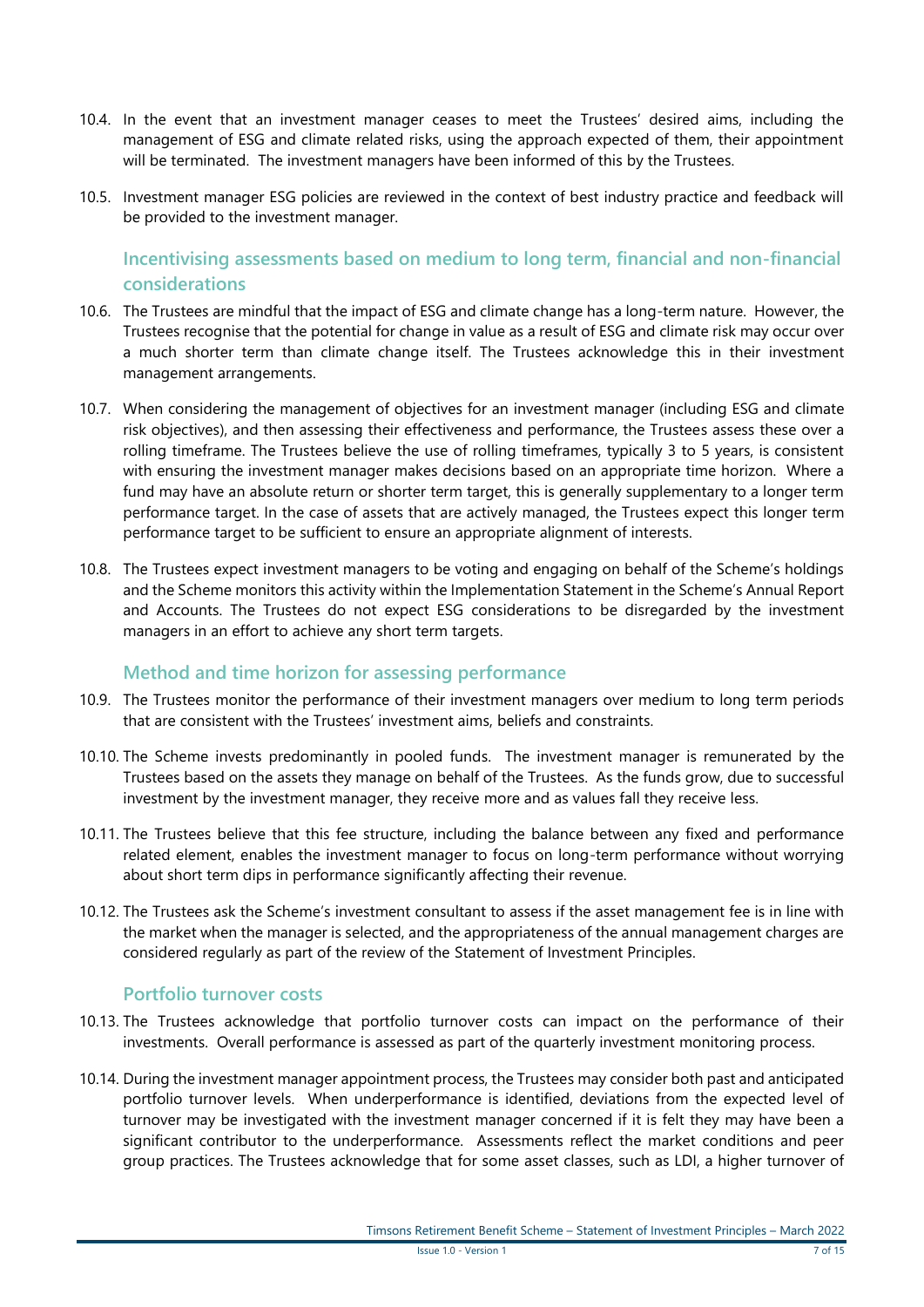contracts such as repurchase agreements, can be beneficial to the fund from both a risk and cost perspective.

#### **Duration of arrangement with asset manager**

- 10.15. For the open-ended pooled funds in which the Scheme invests, there are no predetermined terms of agreement with the investment managers.
- 10.16. The suitability of the Scheme's asset allocation and its ongoing alignment with the Trustees' investment beliefs is assessed every three years, or when changes deem it appropriate to do so more frequently. As part of this review the ongoing appropriateness of the investment managers, and the specific funds used, is assessed.

#### <span id="page-7-0"></span>**11. Training**

11.1. The Trustees do already have a considerable amount of experience and expertise regarding investment matters. Furthermore, training courses are available if necessary to maintain an appropriate level of expertise in investment matters.

#### <span id="page-7-1"></span>**12. Agreement**

12.1. This statement was agreed by the Trustees, and replaces any previous statements. Copies of this statement and any subsequent amendments will be made available to the employer, the investment managers, the actuary and the Scheme auditor upon request.

**Signed:**…………………………………………………. **Date:**…………………

**On behalf of the Timsons Retirement Benefit Scheme**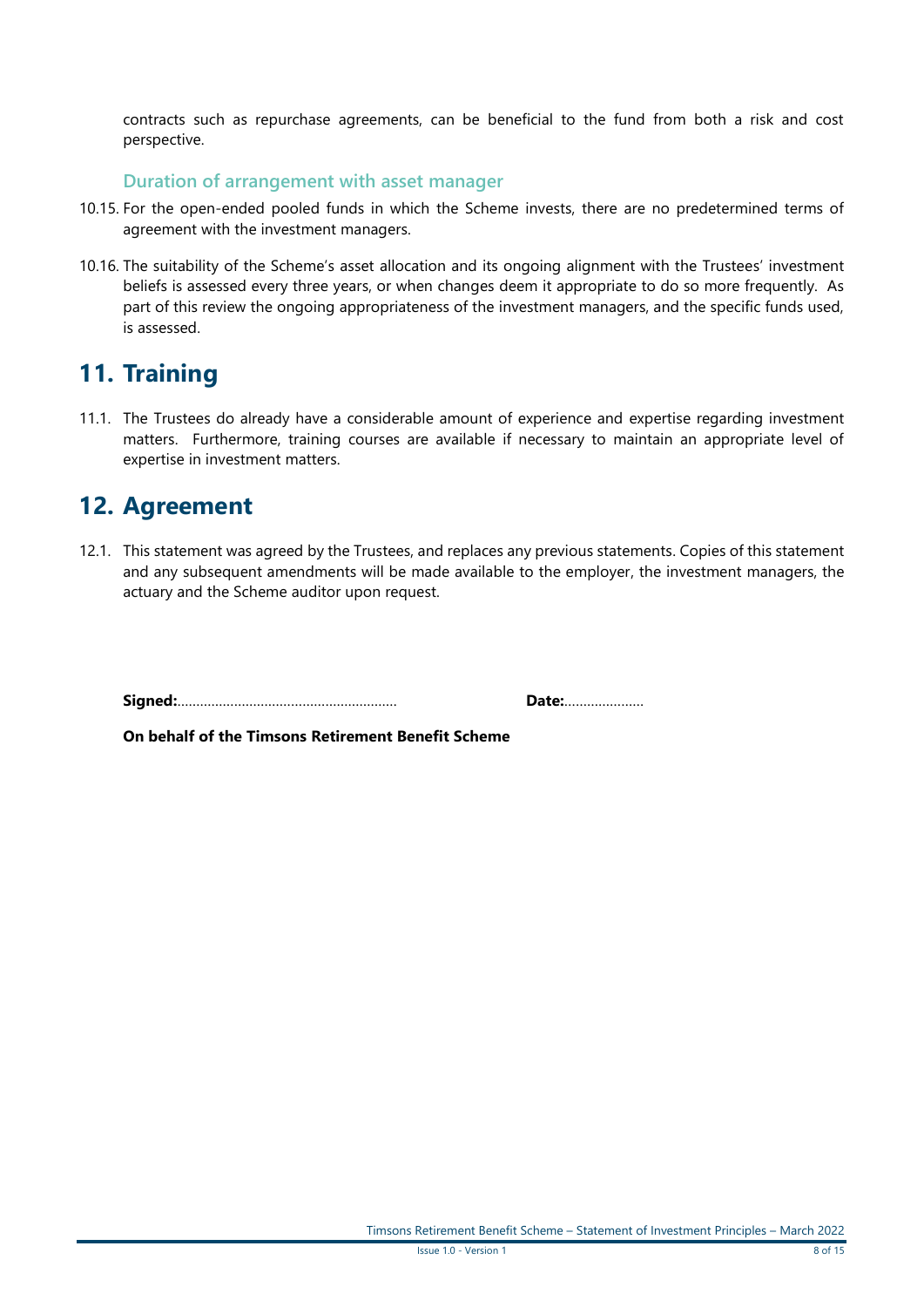# <span id="page-8-0"></span>**Appendix 1 Note on investment policy of the Scheme as at March 2022 in relation to the current Statement of Investment Principles**

#### **1. The balance between different kinds of investment**

The Scheme has a current strategic asset allocation as set out in the table below, which has been agreed after considering the Scheme's liability profile, funding position, expected return of the various asset classes and the need for diversification. In reaching this decision, the Trustees have taken into account the strength of the employer covenant and the ability of the Principal Employer to inject more cash into the Scheme should capital values fall. This will be reviewed at least every three years as part of the triennial actuarial valuation, or sooner if there are significant changes in market conditions.

#### **Rebalancing**

The Trustees recognise that the asset allocation of investments in different asset classes will vary over time as a result of market movements. The Trustees seek to maintain a balance between maintaining the asset allocation in line with its benchmark and limiting the costs of rebalances. The Scheme rebalances using the control ranges detailed in the table:

| <b>Portfolio</b> | <b>Asset class</b> | <b>Allocation (%)</b> | <b>Control range</b> |
|------------------|--------------------|-----------------------|----------------------|
| Growth           | <b>Total</b>       | 70%                   | $+/- 5%$             |
| portfolio        | Equities/Property  | 50                    | $+/- 5%$             |
|                  | <b>DGF</b>         | 20                    | $+/- 5%$             |
| Protection       | <b>Total</b>       | 30%                   | $+/- 5%$             |
| portfolio        | LDI                | 12                    | $+/- 5%$             |
|                  | <b>Bonds</b>       | 15                    | $+/- 5%$             |
|                  | Cash*              | 3                     | $+/- 5%$             |
| <b>Total</b>     |                    | 100                   |                      |

\*Includes the allocation to the LGIM Absolute Return Bond Plus Fund as well as the LGIM Sterling Liquidity Fund and cash held at bank

### **2. Choosing investments**

The Trustees have appointed the following investment managers to carry out the day-to-day investment of the Scheme:

- Abrdn Standard Investments ("ASI")
- Legal & General Investment Management ("LGIM").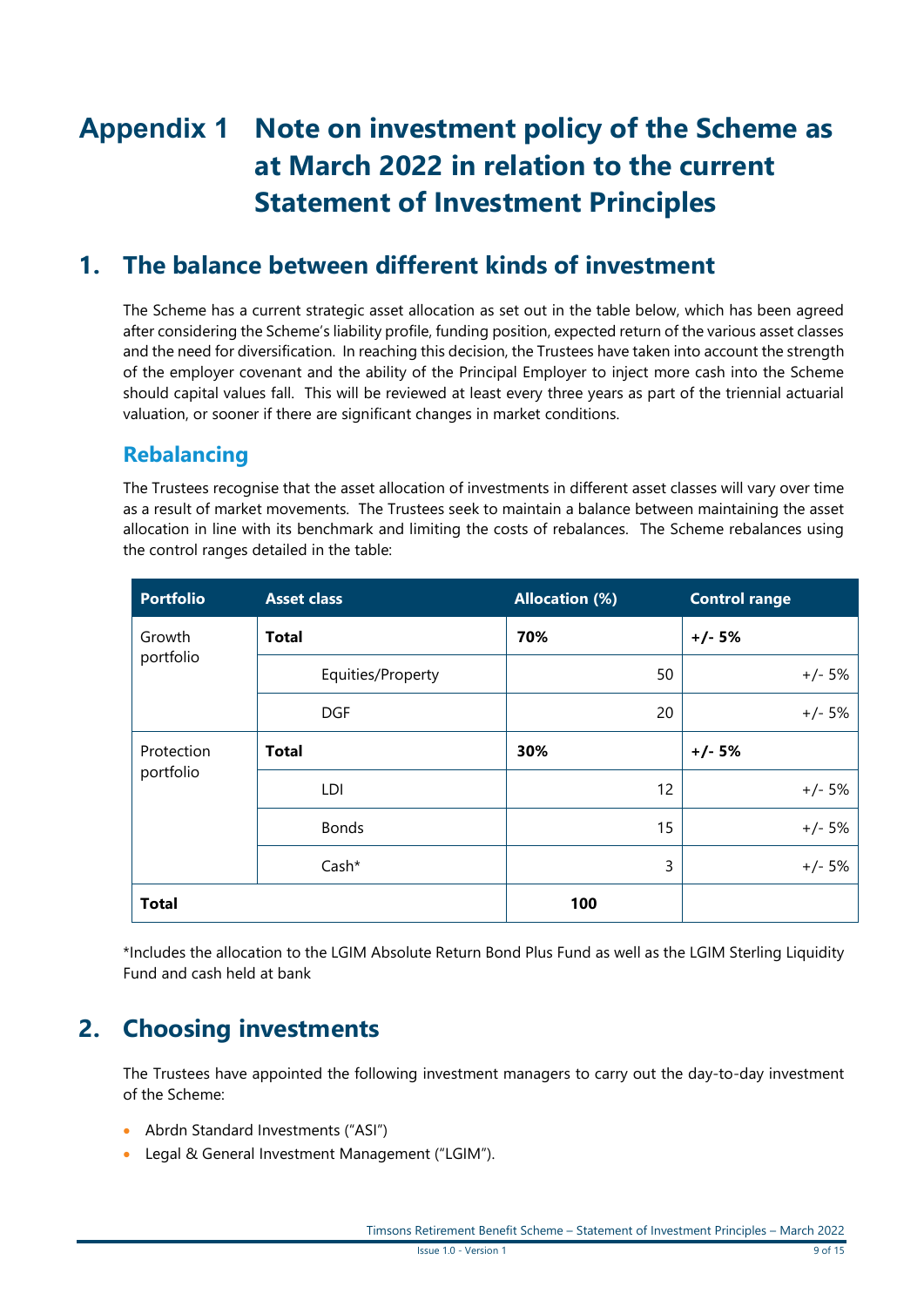In addition the Trustees have cash holdings with National Westminster Bank and LGIM.

The investment managers are authorised and regulated by the Financial Conduct Authority.

The investment benchmarks and objectives for the investment managers are given below:

| <b>Investment</b><br>manager                | <b>Fund</b>                                      | <b>Benchmark</b>                                                                                                         | <b>Objective</b>                                                                                                                     |
|---------------------------------------------|--------------------------------------------------|--------------------------------------------------------------------------------------------------------------------------|--------------------------------------------------------------------------------------------------------------------------------------|
| Abrdn Standard<br>Investments               | Abrdn Life<br>Diversified<br>Growth Fund         | 1 Month GBP LIBOR                                                                                                        | To outperform the benchmark by<br>4.5% p.a. (net of fees) over rolling 5<br>year periods                                             |
| Abrdn Standard<br>Investments               | <b>ASI Multi-Asset</b><br>Fund                   | Composite (FTSE All<br>Share 40%, MSCI AC<br>World ex<br>UK 35%, 1 MONTH GBP<br>$LIBOR + 4%$<br>15%, iBoxx Sterling 10%) | To achieve long-term returns from<br>a diversified portfolio of assets                                                               |
| Legal & General<br>Investment<br>Management | <b>LGIM Matching</b><br>Core Fixed<br>Funds      | n/a                                                                                                                      | Provide leveraged exposure to<br>changes in nominal interest rates<br>with a target duration at launch<br>and rolling down over time |
| Legal & General<br>Investment<br>Management | <b>LGIM Matching</b><br>Core Real Funds          | n/a                                                                                                                      | Provide leveraged exposure to<br>changes in real interest rates with a<br>target duration at launch and<br>rolling down over time    |
| Legal & General<br>Investment<br>Management | <b>LGIM Absolute</b><br>Return Bond<br>Plus Fund | ICE BofA USD 3-Month<br>Deposit Offered Rate<br><b>Constant Maturity Index</b><br>- GBP Hedged                           | To exceed the benchmark by 3.5%<br>p.a. (gross of fees) over rolling<br>three year periods                                           |
| Legal & General<br>Investment<br>Management | <b>LGIM Sterling</b><br>Liquidity Fund           | <b>SONIA</b>                                                                                                             | To provide capital stability, liquidity<br>and diversification while providing<br>a competitive level of return                      |

The performance of the investment managers will be monitored as frequently as the Trustees consider appropriate in light of the prevailing circumstances. The monitoring takes into account both short-term and long-term performance.

#### **3. Investments and disinvestments**

Investments and disinvestments are usually made so as to move the actual asset allocation more in line with the target asset allocation.

The Trustees have set up a regular monthly disinvestment of £100,000 from the ASI Multi-Asset Fund in order to meet the Scheme's cashflow requirements.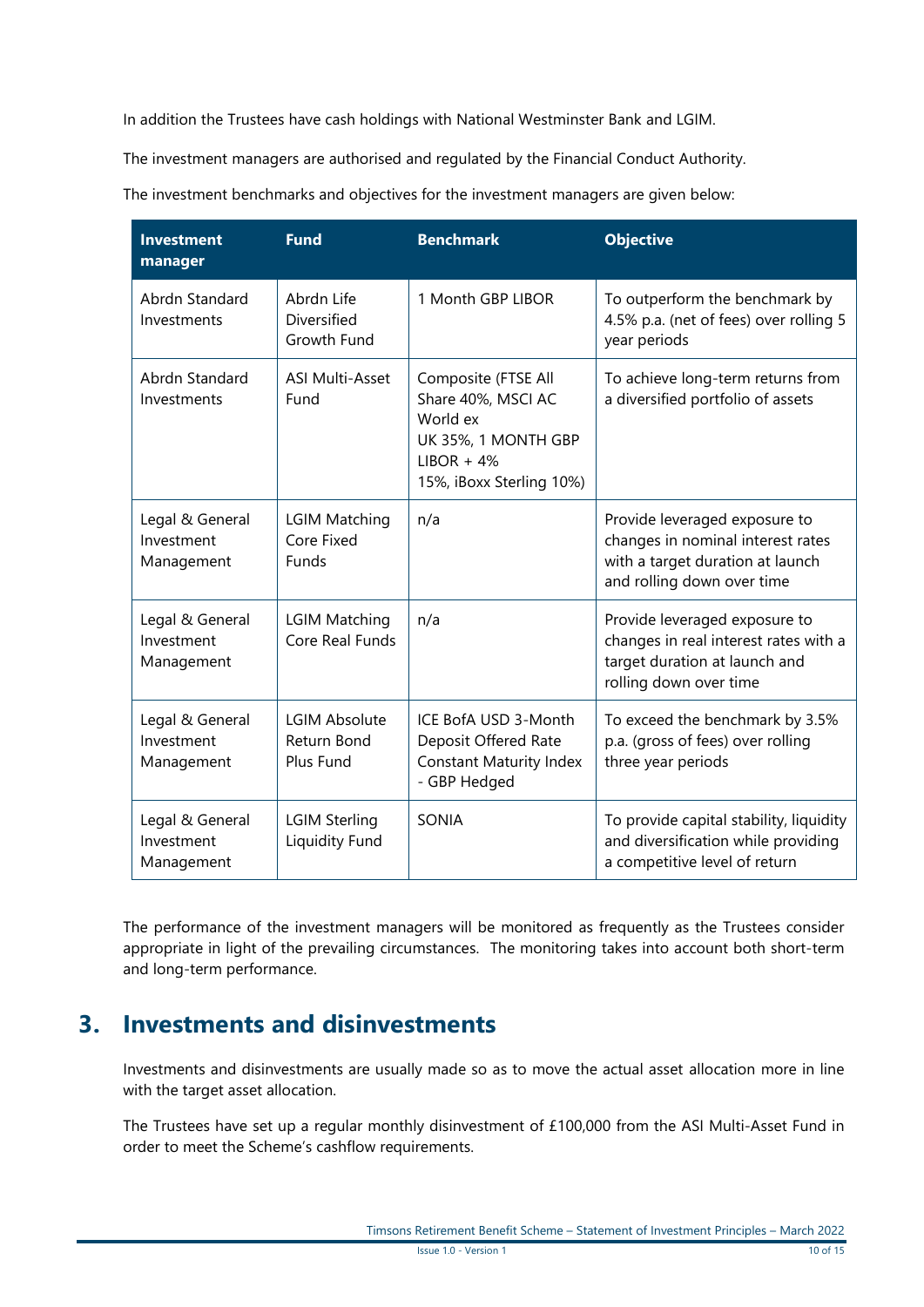#### **LDI re-leveraging and de-leveraging events**

A re-leveraging event occurs when the leveraging in an LDI fund hits its lower limit, allowing cash to be distributed from the fund. A de-leveraging event occurs when the leverage in an LDI fund hits its upper limit, requiring cash to be paid into the fund if hedging levels are to be maintained. The Trustees have a policy in place to respond to these leveraging events.

In the case of a re-leveraging event, the distributed cash will be paid into the LGIM Sterling Liquidity Fund.

In the case of a de-leveraging event, the additional funds will be taken first from the LGIM Sterling Liquidity Fund. If there is insufficient cash in the fund to cover the collateral call, the Trustees will take the remaining cash from the LGIM Absolute Return Bond Plus Fund. If there is still insufficient cash to cover the collateral call, the Trustees will consider potential actions on a case-by-case basis.

### **4. Additional Voluntary Contributions**

The Trustees also have AVC contracts with Standard Life Aberdeen ("Standard Life") and Utmost Life and Pensions Limited ("Utmost Life") for the receipt of members' Additional Voluntary Contributions (AVCs), as set out below. The Utmost Life fund is closed to new contributions but members may continue to contribute to the four Standard Life funds.

The AVC providers are also authorised and regulated by the Financial Conduct Authority.

The annual management charge for the Standard Life funds AVC funds, with the exception of the With Profits fund, is effectively 0.6% per annum. A charge of 1% per annum is applied, but members receive a discount of 0.4% through the creation of additional units.

There are no explicit annual management charges on the With Profit Funds with Standard Life or Utmost Life; rather, deductions may be applied when a member withdraws from the fund, or the costs of investment may be considered when bonus rates are set.

The AVC arrangements are reviewed from time to time.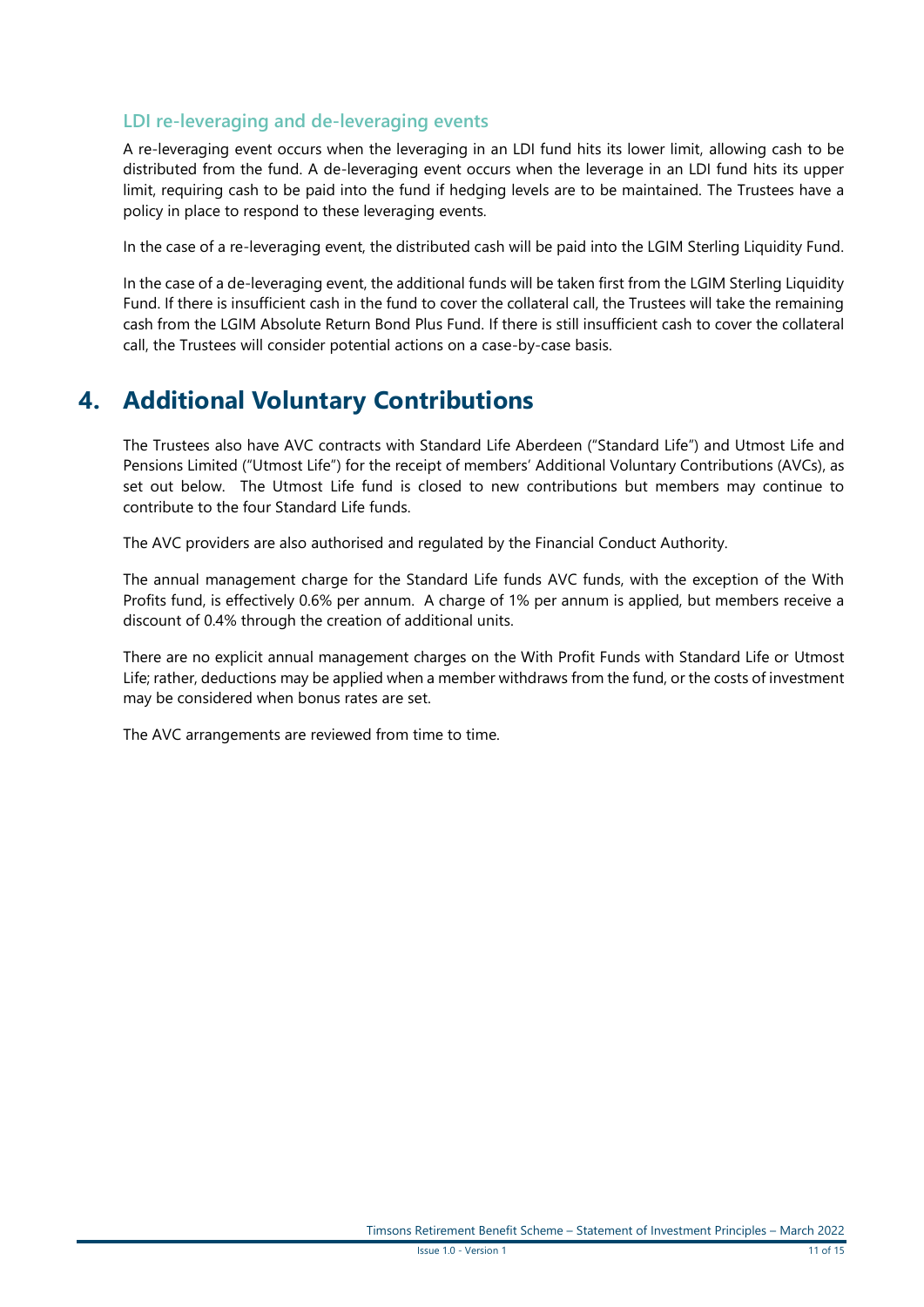| <b>AVC</b><br>provider | <b>Fund</b>                                                                              | <b>Benchmark</b>                                                 |                                                                                                                                                                                                                                                                                                                   |
|------------------------|------------------------------------------------------------------------------------------|------------------------------------------------------------------|-------------------------------------------------------------------------------------------------------------------------------------------------------------------------------------------------------------------------------------------------------------------------------------------------------------------|
| Standard<br>Life       | Pension 2 With-Profits<br>2 2006                                                         | n/a                                                              | n/a                                                                                                                                                                                                                                                                                                               |
|                        | At Retirement (Multi<br>Asset Universal) Fund<br>(formally the Annuity<br>Purchase Fund) | n/a                                                              | Aims to make sure that at retirement date,<br>the money is in investments which are<br>considered appropriate if the member has<br>yet to decide how to take their income.<br>Invests in a range of difference<br>investments including, but not limited to,<br>bonds, equities, commercial property and<br>cash. |
|                        | Managed Pension                                                                          | n/a                                                              | Aims to provide long term growth whilst<br>investing in a diversified portfolio of assets<br>(including equities, bonds, property, cash<br>deposits and money-market instruments)<br>in order to reduce the risk associated with<br>being solely invested in any one asset<br>class.                              |
|                        | Multi-Asset Managed<br>(20%-60% Shares)                                                  | ABI (Pension)<br>Mixed<br>Investment 20-<br>60% Shares<br>Sector | As for the Managed Fund but aims to be<br>less volatile than the Managed Fund by<br>investing in a greater proportion of bonds.                                                                                                                                                                                   |
| Utmost Life            | <b>With Profits Fund</b>                                                                 | n/a                                                              | n/a                                                                                                                                                                                                                                                                                                               |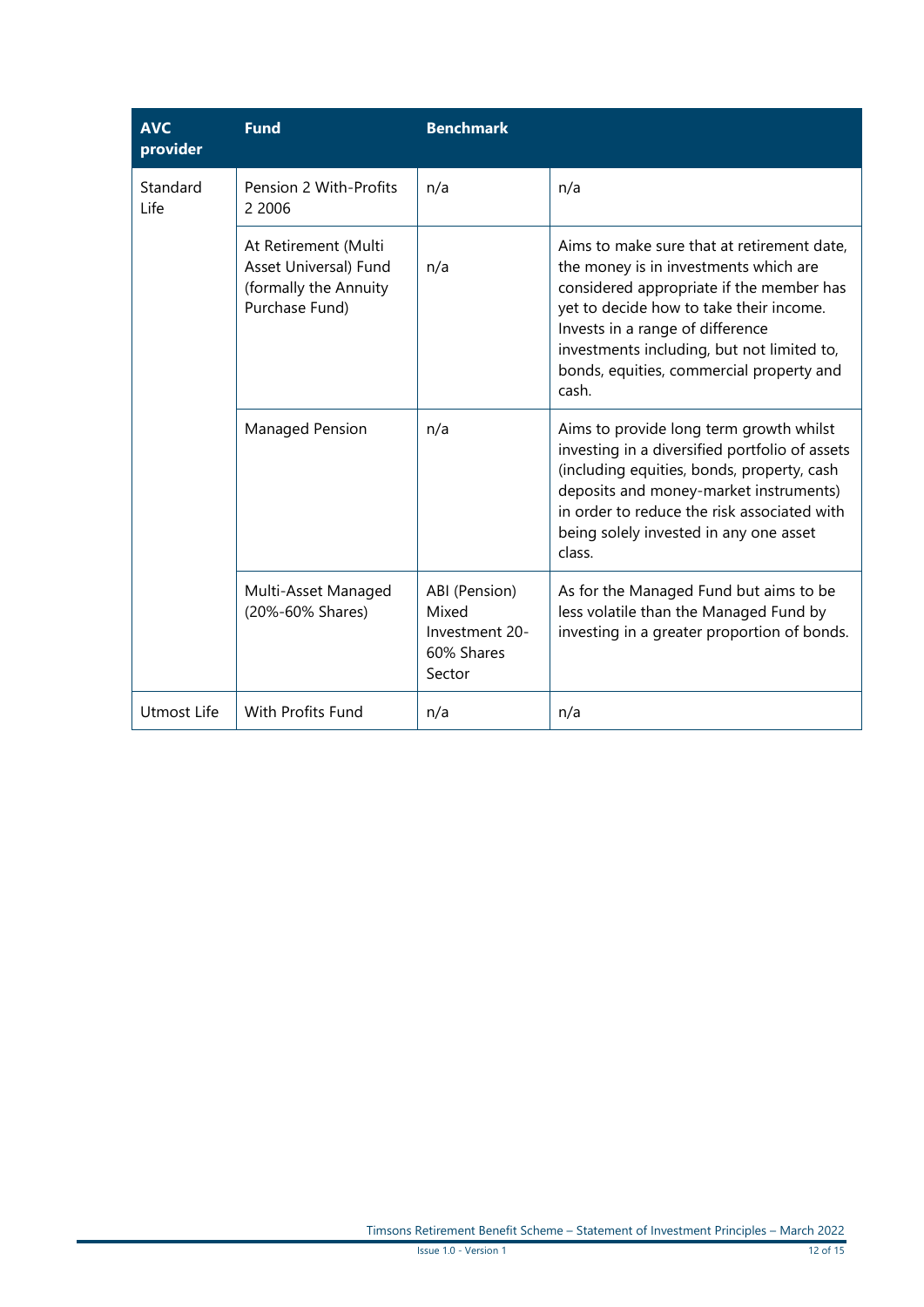# <span id="page-12-0"></span>**Appendix 2 Financially material considerations, nonfinancial matters, the exercise of voting rights and engagement activities**

### **1. Financially Material Considerations**

The Trustees consider that factors such as environmental, social and governance (ESG) issues (including but not limited to climate change) will be financially material for the Scheme over the length of time during which the benefits provided by the Scheme for members require to be funded to a level which would allow the benefits to be bought out with an insurer. This is likely to be not less than five years from the date of this Statement of Investment Principles.

The Trustees have elected to invest the majority of the Scheme's assets through pooled funds. The choice of underlying funds is made by the Trustees after taking advice from their investment consultant. The Trustees, and the managers of the underlying funds, take into account ESG factors (including climate change risks) in their decisions in relation to the selection, retention and realisation of investments.

The Trustees take those factors into account in the selection, retention and realisation of investments as follows:

**Selection of investments:** assess the investment managers' ESG integration credentials and capabilities, including stewardship, as a routine part of requests for information/proposals as well as through other regular reporting channels.

**Retention of investments:** Developing a robust monitoring process in order to monitor ESG considerations on an ongoing basis by regularly seeking information on the responsible investing policies and practices of the investment managers.

**Realisation of investments:** The Trustees will request information from investment managers about how ESG considerations are taken into account in decisions to realise investments.

The Trustees will also take those factors into account as part of its investment process to determine a strategic asset allocation, and consider them as part of ongoing reviews of the Scheme's investments.

The Trustees will continue to monitor and assess ESG factors, and risks and opportunities arising from them, as follows:

- The Trustees will obtain regular training on ESG considerations in order to understand fully how ESG factors including climate change could impact the Scheme and its investments;
- As part of ongoing monitoring of the Scheme's investment managers, the Trustees will use any ESG ratings information available within the pensions industry or provided by its investment consultant, to assess how the Scheme's investment managers take account of ESG issues; and
- Through their investment consultant the Trustees will request that all of the Scheme's investment managers provide information about their ESG policies, and details of how they integrate ESG into their investment processes on an annual basis.

The Scheme has some directly held investments and ESG factors are considered less relevant in the selection and management of these investments, which are currently in cash and UK Government Treasury Stocks. ESG factors are therefore not taken into account in relation to these investments.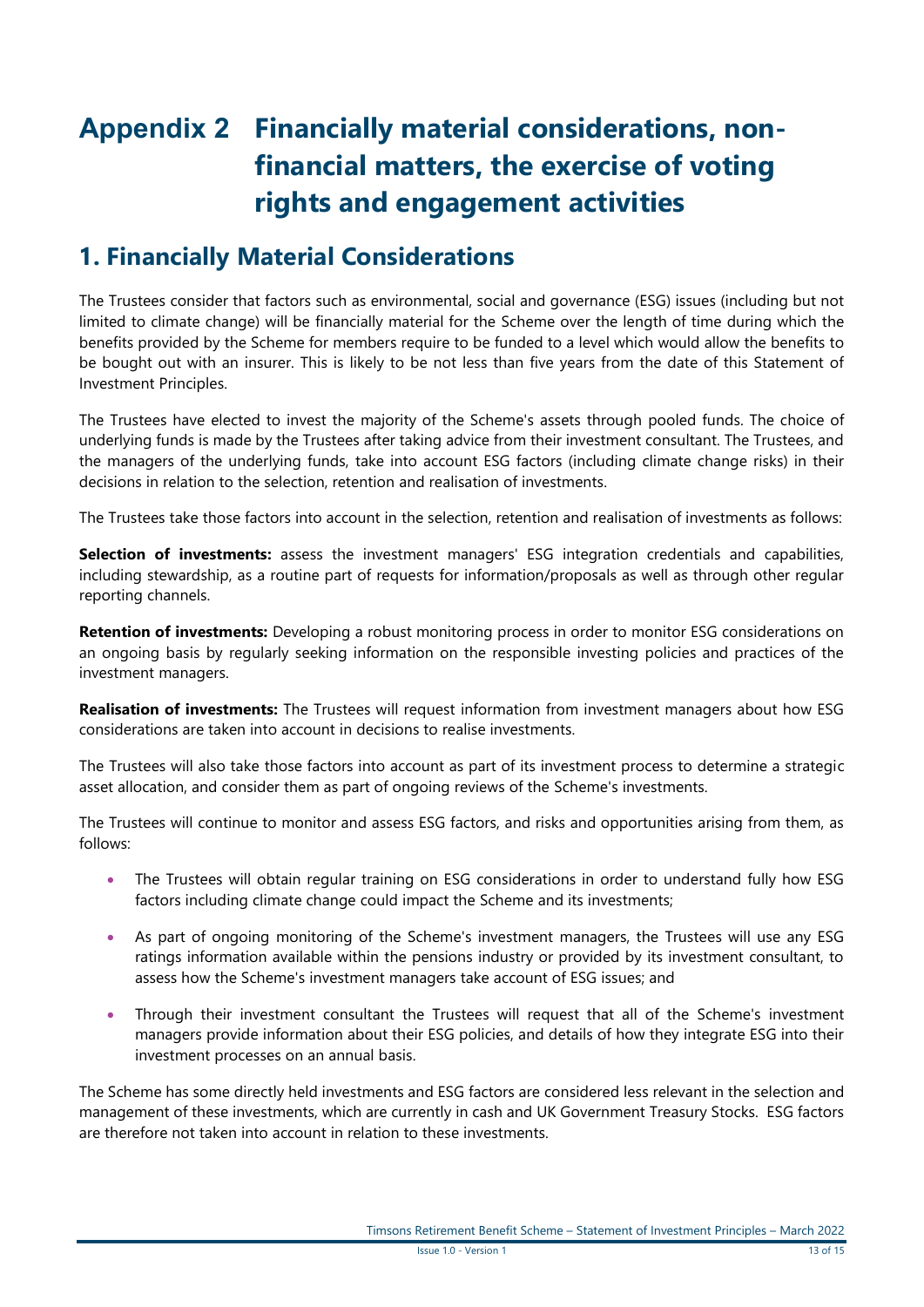#### **2. Non-financial matters**

The Trustees do not take into account the views of Scheme members and beneficiaries in relation to ethical considerations, social and environmental impact, or present and future qualify of life of the members and beneficiaries of the Scheme (referred to as "non-financial matters" in the relevant Regulations) in the selection, retention and realisation of investments.

#### **3. The exercise of voting rights**

The Trustees' policy on the exercise of rights attaching to investments, including voting rights, and in undertaking engagement activities in respect of the investments is that these rights should be exercised by the investment managers on the Trustees' behalf. In doing so, the Trustees expect that the investment managers will use their influence as major institutional investors to exercise the Trustees' rights and duties as shareholders, including where appropriate engaging with underlying investee companies to promote good corporate governance, accountability and to understand how those companies take account of ESG issues in their businesses.

The Trustees will monitor and engage with the investment managers about relevant matters (including matters concerning an issuer of debt or equity, including their performance, strategy, capital structure, management of actual or potential conflicts of interest, risks, social and environmental impact and corporate governance), through the Scheme's investment consultant.

Investment managers will be asked to provide details of their stewardship policy and engagement activities on at least an annual basis. The Trustees will, with input from their investment consultant, monitor and review the information provided by the investment managers. Where possible and appropriate, the Trustees will engage with their investment managers for more information and ask them to confirm that their policies comply with the principles set out in the Financial Reporting Council's UK Stewardship Code.

#### **4. Engagement activities**

The Trustees acknowledge the importance of ESG and climate risk within their investment framework. When delegating investment decision making to their investment managers they provide their investment managers with a benchmark they expect the investment managers to either follow or outperform. The investment manager has discretion over where in an investee company's capital structure it invests (subject to the restrictions of the mandate), whether directly or as an asset within a pooled fund.

The Trustees are of the belief that ESG and climate risk considerations extend over the entirety of a company's corporate structure and activities, i.e. that they apply to equity, credit and property instruments or holdings. The Trustees also recognise that ESG and climate related issues are constantly evolving and along with them so too are the products available within the investment management industry to help manage these risks.

The Trustees consider it to be a part of their investment managers' roles to assess and monitor developments in the capital structure for each of the companies in which the managers invest on behalf of the Scheme or as part of the pooled fund in which the Scheme holds units.

The Trustees also considers it to be part of their investment managers' roles to assess and monitor how the companies in which they are investing are managing developments in ESG related issues, and in particular climate risk, across the relevant parts of the capital structure for each of the companies in which the managers invest on behalf of the Scheme.

Should an investment manager be failing in these respects, this should be captured in the Scheme's regular performance monitoring.